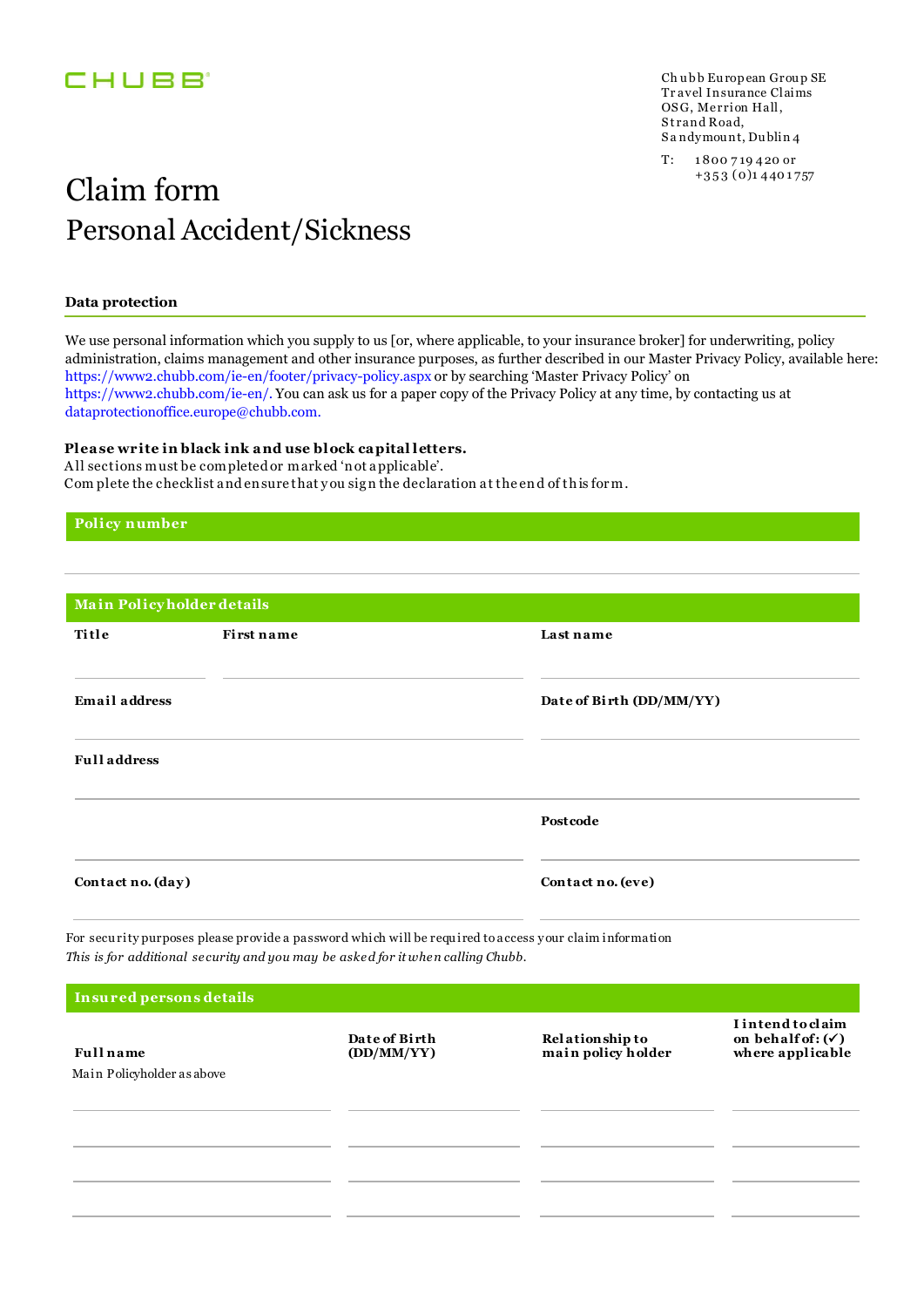### Em ployment details

| What is your occupation?                                                                                                                                                                                                                                                                                                                                        |                                                                            |       |      |        |
|-----------------------------------------------------------------------------------------------------------------------------------------------------------------------------------------------------------------------------------------------------------------------------------------------------------------------------------------------------------------|----------------------------------------------------------------------------|-------|------|--------|
| Please describe your duties:                                                                                                                                                                                                                                                                                                                                    |                                                                            |       |      |        |
| Name & Address of employer:                                                                                                                                                                                                                                                                                                                                     | the control of the control of the control of the control of the control of |       |      |        |
| Em a il a ddress of employer:                                                                                                                                                                                                                                                                                                                                   | the control of the control of the control of the control of the control of |       |      |        |
| Please state average annual gross and net salary over previous 12 months from the date of the incident (please enclose<br>copies of 13 weeks payslips prior to the event) or over the previous 36 months from the date of accident if self employed<br>(please provide evidence of income by means of Inland Revenue Tax Assessment forms or audited accounts): |                                                                            |       |      |        |
| Gross:                                                                                                                                                                                                                                                                                                                                                          | Net:                                                                       |       |      |        |
| <b>Accident/Sickness details</b>                                                                                                                                                                                                                                                                                                                                |                                                                            |       |      |        |
| Please give exact date and time when injured or taken ill:                                                                                                                                                                                                                                                                                                      | Date:                                                                      | Time: |      | am/pm  |
| Please state                                                                                                                                                                                                                                                                                                                                                    |                                                                            |       |      |        |
| a) The date you ceased working:                                                                                                                                                                                                                                                                                                                                 |                                                                            |       |      |        |
| b) The date you returned to work:                                                                                                                                                                                                                                                                                                                               |                                                                            |       |      |        |
| c) If you have not returned to work, on which datedo you hope to do so?:                                                                                                                                                                                                                                                                                        |                                                                            |       |      |        |
| If <b>a cci dent</b> please state fully:-                                                                                                                                                                                                                                                                                                                       |                                                                            |       |      |        |
| a) Where the accident occurred:                                                                                                                                                                                                                                                                                                                                 |                                                                            |       |      |        |
|                                                                                                                                                                                                                                                                                                                                                                 |                                                                            |       |      |        |
|                                                                                                                                                                                                                                                                                                                                                                 |                                                                            |       |      |        |
| b) How the accident occurred:                                                                                                                                                                                                                                                                                                                                   | <u> 1989 - Andrea Stadt Britain, amerikansk politiker (d. 1989)</u>        |       |      |        |
| c) The injuries sustained:                                                                                                                                                                                                                                                                                                                                      |                                                                            |       |      |        |
| If illness please state full details of your illness:                                                                                                                                                                                                                                                                                                           |                                                                            |       |      |        |
|                                                                                                                                                                                                                                                                                                                                                                 |                                                                            |       |      |        |
| Has the patient ever suffered with this or any similar condition before the present episode?                                                                                                                                                                                                                                                                    |                                                                            |       | Yes: | No:    |
| If Yes, please give details                                                                                                                                                                                                                                                                                                                                     |                                                                            |       |      |        |
|                                                                                                                                                                                                                                                                                                                                                                 |                                                                            |       | Yes: | $No$ : |
| Have you previously claimed under this or a similar policy?                                                                                                                                                                                                                                                                                                     |                                                                            |       |      |        |
| If Yes, please give details<br><u> 1989 - Johann Harry Barn, mars an t-Amerikaansk kommunister (</u>                                                                                                                                                                                                                                                            |                                                                            |       |      |        |
|                                                                                                                                                                                                                                                                                                                                                                 |                                                                            |       |      |        |
| Please give the name, address and policy number of any other insurance that may cover this injury                                                                                                                                                                                                                                                               |                                                                            |       |      |        |
|                                                                                                                                                                                                                                                                                                                                                                 |                                                                            |       |      |        |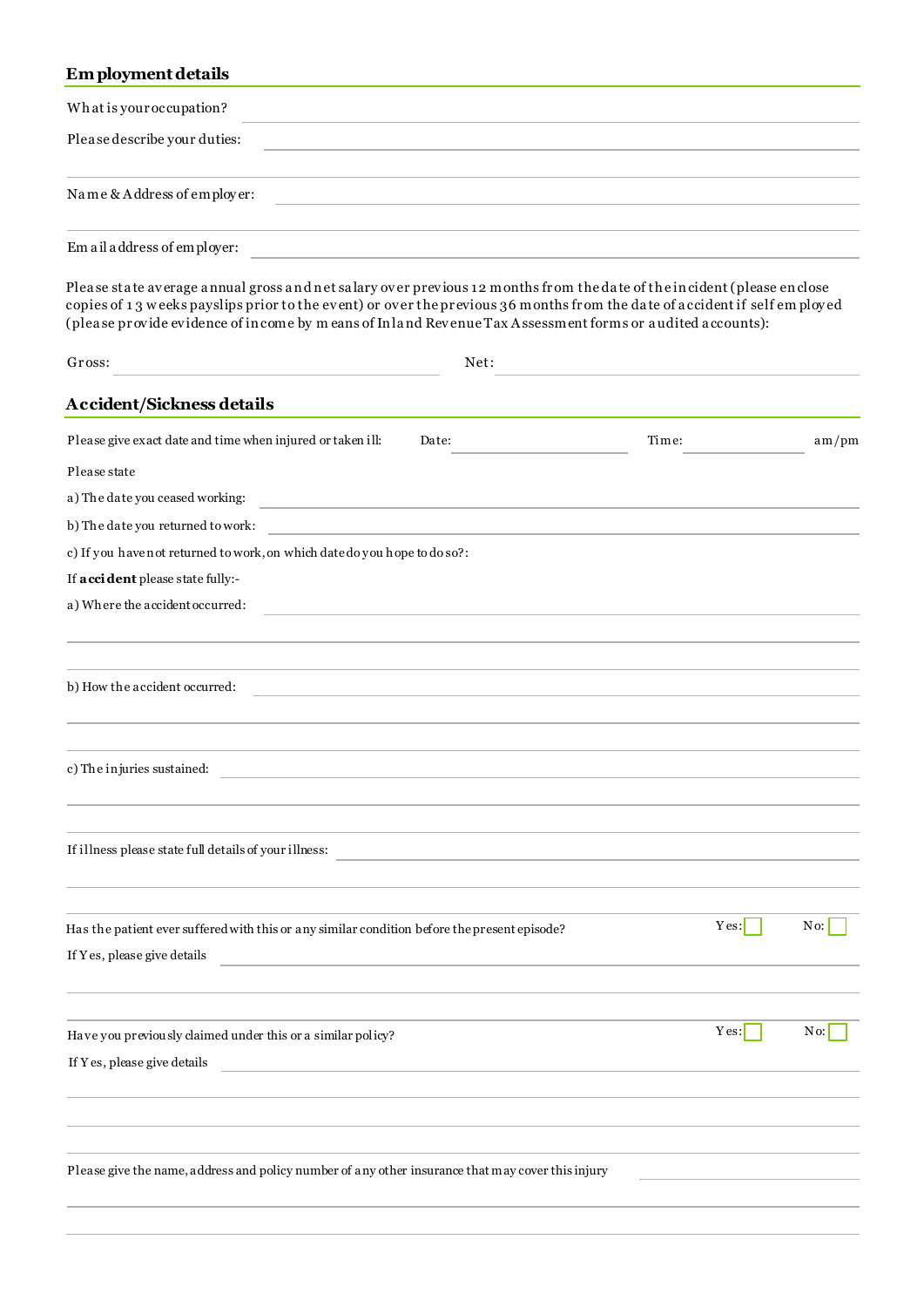### **Hospital statement – only to be completed if claiming hospitalisation benefit**

| This section must be fully completed by hospital medical staff or records – any fee for completion of this section is the responsibility of<br>the beneficiary of insurance |                                                             |                                                                            |                 |                  |
|-----------------------------------------------------------------------------------------------------------------------------------------------------------------------------|-------------------------------------------------------------|----------------------------------------------------------------------------|-----------------|------------------|
| a) Type of hospital/ward<br><u> 1989 - Johann Stein, marwolaethau a bhann an t-Amhair an t-Amhair an t-Amhair an t-Amhair an t-Amhair an t-A</u>                            |                                                             |                                                                            |                 |                  |
| b) Name of Doctor or Consultant in charge                                                                                                                                   |                                                             | the control of the control of the control of the control of the control of |                 |                  |
| c) The dates admitted and released                                                                                                                                          |                                                             | Admitted:                                                                  | Released:       |                  |
| d) Was any period spent in Intensive Care Yes/No                                                                                                                            | From:                                                       |                                                                            | To:             |                  |
| e) Was the patient subsequently confined to their home on medical grounds? Yes/No                                                                                           |                                                             |                                                                            |                 |                  |
| If Yes, please give dates                                                                                                                                                   | From:                                                       |                                                                            | To:             |                  |
| Is there any additional information that you feel is relevant                                                                                                               |                                                             |                                                                            |                 |                  |
|                                                                                                                                                                             |                                                             |                                                                            |                 |                  |
|                                                                                                                                                                             |                                                             |                                                                            |                 |                  |
| <b>Signed</b>                                                                                                                                                               | Date                                                        |                                                                            |                 |                  |
| Position held in Hospital:                                                                                                                                                  | Qualifications:                                             |                                                                            |                 |                  |
| Please use validation stamp or complete in block capitals:-                                                                                                                 |                                                             |                                                                            |                 | Validation stamp |
|                                                                                                                                                                             |                                                             |                                                                            |                 |                  |
| Address:                                                                                                                                                                    |                                                             |                                                                            |                 |                  |
| <u> 1980 - Johann Barn, amerikansk politiker (d. 1980)</u>                                                                                                                  |                                                             |                                                                            |                 |                  |
| Telephone No:                                                                                                                                                               |                                                             |                                                                            |                 |                  |
| Thank you for your assistance in completing this form.                                                                                                                      |                                                             |                                                                            |                 |                  |
| Doctor's statement                                                                                                                                                          |                                                             |                                                                            |                 |                  |
|                                                                                                                                                                             |                                                             |                                                                            |                 |                  |
| This section must be fully completed by attending doctor - any fee for completion of this section is the responsibility of the beneficiary<br>of insurance                  |                                                             |                                                                            |                 |                  |
| Patient's Name: (Mr, Mrs, Miss, Ms)                                                                                                                                         | <u> 1989 - Andrea Stadt, amerikansk politiker (d. 1989)</u> |                                                                            |                 |                  |
| Date of Birth:<br><u> 1989 - John Stein, mars and de Brande</u>                                                                                                             |                                                             |                                                                            | Height: Weight: |                  |
| Please give full details of injury/illness:                                                                                                                                 |                                                             |                                                                            |                 |                  |
|                                                                                                                                                                             |                                                             |                                                                            |                 |                  |
| Final diagnosis:                                                                                                                                                            |                                                             |                                                                            |                 |                  |
|                                                                                                                                                                             |                                                             |                                                                            |                 |                  |
| When did the patient first receive medical attention for this condition?                                                                                                    |                                                             |                                                                            |                 |                  |
| Has the patient ever suffered with this or any similar condition before the present episode?                                                                                |                                                             |                                                                            | Yes:            | No:              |
| If Yes, please give details including dates treatment and consultation:                                                                                                     |                                                             |                                                                            |                 |                  |
| Are you the patient's usual Doctor:                                                                                                                                         |                                                             |                                                                            | Yes:            | No:              |
| If No please give name and address of usual Doctor                                                                                                                          |                                                             |                                                                            |                 |                  |
|                                                                                                                                                                             |                                                             |                                                                            |                 |                  |
|                                                                                                                                                                             |                                                             |                                                                            |                 |                  |
| Is patient still incapacitated?                                                                                                                                             |                                                             |                                                                            | Yes:            | No:              |
| If YES when will patient be able to return to work?<br>$\hfill\blacksquare$                                                                                                 |                                                             |                                                                            |                 |                  |
| If NO when did incapacity cease?                                                                                                                                            |                                                             |                                                                            | Yes:            | No:              |
| Was the patient hospitalised as a result of this condition?                                                                                                                 |                                                             |                                                                            |                 |                  |
| Is there any additional information that you feel is relevant?                                                                                                              |                                                             |                                                                            |                 |                  |
| Signed                                                                                                                                                                      |                                                             |                                                                            |                 |                  |
|                                                                                                                                                                             |                                                             |                                                                            |                 |                  |
| Name                                                                                                                                                                        | Date:                                                       |                                                                            |                 |                  |

| Position held in Hospital | and the control of the con- |
|---------------------------|-----------------------------|